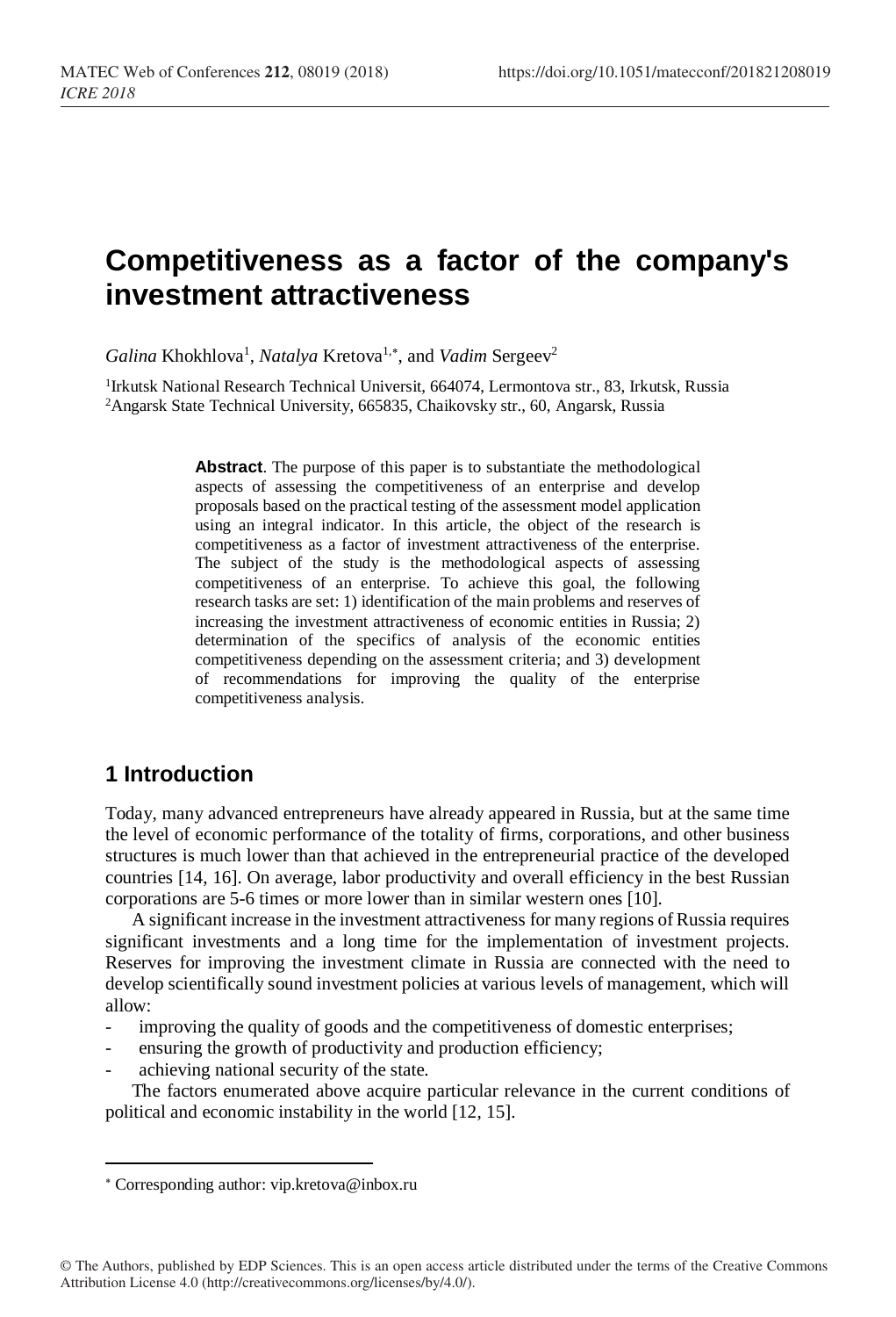The issue of the competitiveness of industries and national economies was developed in the works of the American scientist M. Porter who, on the basis of the category "competitiveness", studied the problems of competition and competitive advantages in the global economy, researched new trends in international economic relations, and analyzed interbranch economic relations.

In his research, M. Porter used the data of specific sectors of the economies of various countries of the world [6], [7]. Herewith, the theoretical postulates of his research were supported by empirical material of many real examples of the global practice [8].

The study of competitiveness in the framework of innovation and investment development has received significant attention in the works of such authors as Yu.V. Yakovets [17], A.N. Folomiev, E.A. Geiger [3], A.I. Prigogine [9], B.A. Lundval [5], P.F. Drucker [1], B. Santo [11], W. Sharpe, G. Alexander, J. Bailey, [13], R.A. Fathuttinov [2].

The analysis of research in this field showed that the competitiveness of an economic entity is characterized by the stability of its position on the market and is defined by the indicators that specify the determinants of competitive advantages [4].

In turn, the main indicators of competitiveness of economic entities are determined depending on the level of management and the objects of research. In particular, the competitiveness of an enterprise is an integral numerical characteristic, by the means of which the final results of the enterprise activities are achieved and the quality of its products, etc. is assessed.

#### **2 Materials and Methods**

In order to analyze the competitiveness of economic entities, models based on different criteria and indicators are used, as shown in the Table 1.

| N <sub>0</sub> | <b>Assessment criteria</b> | <b>Contents</b>                                           |  |  |
|----------------|----------------------------|-----------------------------------------------------------|--|--|
|                | Cost price of the products | The analysis of competitiveness of an economic entity     |  |  |
| 1              |                            | is conducted from the perspective of advantages based     |  |  |
|                |                            | on the criterion of the cost price of the products.       |  |  |
|                | The volume of output and   | The analysis of competitiveness from the position of      |  |  |
|                | sales of the products      | the theory of equilibrium is based on the assertion that  |  |  |
|                |                            | if the producer has reached the maximum volume of         |  |  |
| 2.             |                            | output and sales with a constant level of demand, then    |  |  |
|                |                            | he receives the maximum amount of profit, and             |  |  |
|                |                            | accordingly, has a competitive advantage.                 |  |  |
|                | Monopolization of the      | The analysis of the level of monopolization of the        |  |  |
|                | industry                   | industry (the difficulty of overcoming barriers to the    |  |  |
|                |                            | development of production in this industry). The          |  |  |
|                |                            | higher is the degree of concentration of capital and      |  |  |
|                |                            | production in the industry, the higher is the level of    |  |  |
| 3.             |                            | competitiveness of economic entities in the industry.     |  |  |
|                |                            | Accordingly, the competitiveness of enterprises in this   |  |  |
|                |                            | industry has a level far higher than the degree of        |  |  |
|                |                            | competitiveness of new enterprises<br><i>(structural)</i> |  |  |
|                |                            | approach).                                                |  |  |
|                | Cost/price ratio           | The higher is the profitability of the industry, the      |  |  |
|                | (profitability of          | higher is the degree of competition and the lower is the  |  |  |
| 4.             | production)                | level of competitiveness of enterprises with low          |  |  |
|                |                            | profitability (functional approach).                      |  |  |

| Table 1. Models of the competitiveness assessment of an enterprise. |  |  |  |
|---------------------------------------------------------------------|--|--|--|
|---------------------------------------------------------------------|--|--|--|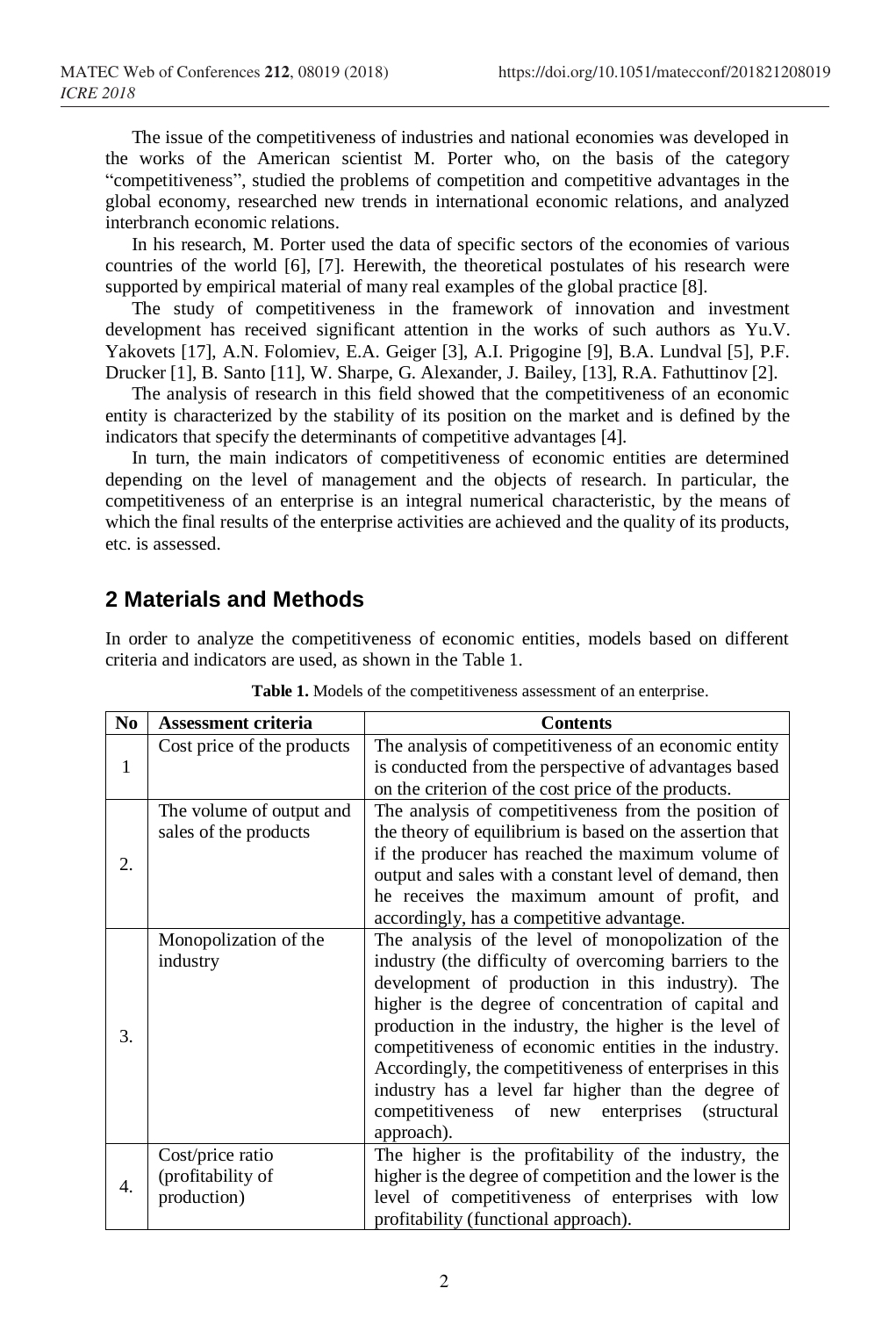| 5. | Customer satisfaction<br>with a specific product | The analysis of the competitiveness of the analyzed<br>product with similar values of other competing<br>products is carried out in the following sequence: 1)<br>markets are established where the product may be<br>present; 2) the parameters of the product are<br>determined, which ensure the maximum profitability<br>of its sales; 3) the sales activities of the customer are<br>analyzed in comparison with the performance of<br>competitors. |
|----|--------------------------------------------------|----------------------------------------------------------------------------------------------------------------------------------------------------------------------------------------------------------------------------------------------------------------------------------------------------------------------------------------------------------------------------------------------------------------------------------------------------------|
| 6. | Use of the BCG matrix                            | Calculation of a generalizing index of the enterprise's<br>competitiveness level.                                                                                                                                                                                                                                                                                                                                                                        |

In our opinion, the use of the matrix model of the competitiveness assessment gives more valid results, as in the analysis of competitiveness, as a rule, different indicators of enterprises - competitors that are present or may be present in the markets are compared.

In this regard, the purpose of this study is to consider the methodological and practical aspects of assessing the competitiveness of an enterprise on the basis of calculating a generalizing index of the level of competitiveness.

### **3 Results**

Calculation of the generalizing index  $K<sub>n</sub>$  of the level of competitiveness of an economic entity can be carried out using the following model:

$$
K_n = \sum_{i=1}^n a_i b_{ij} K_{ij} \,, \tag{1}
$$

fraction of units,

where *i* is the product index;

*n* is the quantity of goods produced by the enterprise for production is determined *К<sup>п</sup>* ;  $a_i$  is the specific weight of the i<sup>th</sup> product in the total sales volume for the analyzed period of time, the fraction of units (the analyzed period should be the last period of time depending on the sales range):

$$
a_i = \frac{V_i}{\sum_{i=1}^n V_i} \tag{2}
$$

where:  $V_i$  is the sales volume of the i<sup>th</sup> product for the analyzed period of time in the value units of measurement;

 $b_{ij}$  is an indicator of the importance of the i<sup>th</sup> market, where i<sup>th</sup> goods are presented;

 $K_{ij}$  is an indicator of competitiveness for single-parameter objects

The value  $b_{ij}$  is determined depending on the market in which the goods are sold (Table 2).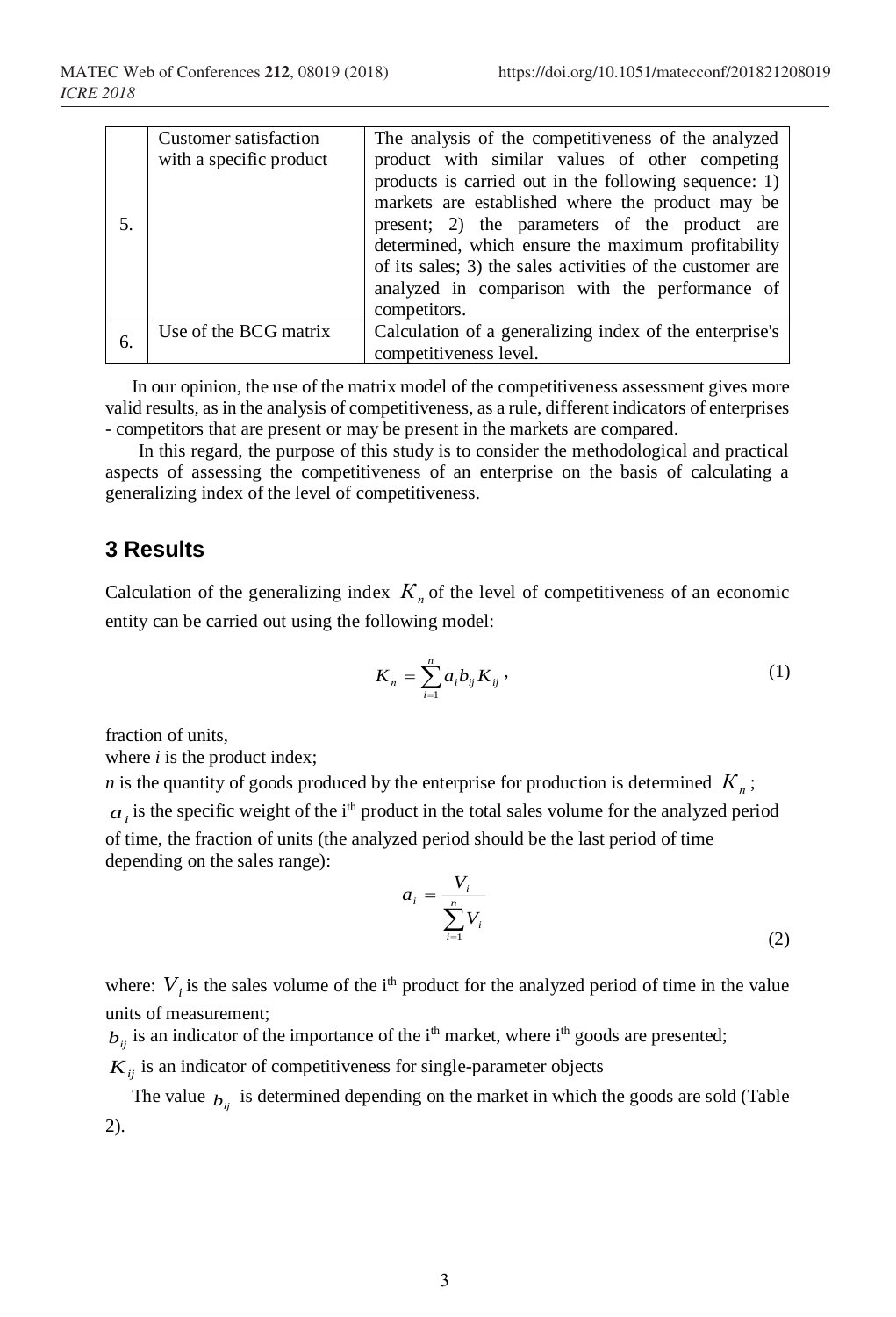| Type of the market                                     | Value $b_n$ |  |
|--------------------------------------------------------|-------------|--|
| Industrially developed countries (USA, Western Europe, |             |  |
| Japan, and Canada)                                     |             |  |
| Other countries                                        | 0.7         |  |
| Internal market                                        | 0.5         |  |
| Various markets                                        | $a_i$ .     |  |

**Table 2.** Values  $b_{ij}$  of the indicator of the importance of the i<sup>th</sup> market, depending on its type.

To assess competitiveness, the values  $K_n$  of the analyzed enterprise are compared with those of other enterprises present on the market or with an indicator  $K_n$  corresponding to the priority competitor. Greater competitiveness will have an enterprise, whose value  $K<sub>n</sub>$  is higher. Ideally, the value  $K_n$  should be 1.

## **4 Results**

Using the above method and the initial data presented in the Table 3, let us calculate and analyze the competitiveness of an enterprise.

| <b>Indicators</b>                                                          | Goods of the organization |           |                 |       |  |
|----------------------------------------------------------------------------|---------------------------|-----------|-----------------|-------|--|
|                                                                            | A                         | B         |                 | D     |  |
| market on which the                                                        | Of the                    | Of other  | Internal market |       |  |
| product is present                                                         | developed<br>countries    | countries |                 |       |  |
| market importance<br>indicator                                             |                           | 0.7       | 0.5             | 0.5   |  |
| level of competitiveness<br>of goods on a particular<br>market, $(K_{ii})$ | 0.95                      | 1.05      | 1.1             | 0.97  |  |
| sales of goods on this<br>market, million dollars                          | 60                        | 210       | 730             | 80    |  |
| specific weight of goods<br>in total sales                                 | 0.056                     | 0.194     | 0.676           | 0.074 |  |

**Table 3.** Initial data for calculating the competitiveness of an enterprise.

Note: each of the products is presented only on one market.

 $K_n = 0.056 \cdot 1 \cdot 0.95 + 0.194 \cdot 0.7 \cdot 1.05 + 0.676 \cdot 0.5 \cdot 1.1 + 0.074 \cdot 0.5 \cdot 0.97 = 0.603.$  (3)

Comparing the values  $K_n$  of the analyzed enterprise with 1, it can be concluded that its competitiveness index (1 - 0.603) is less than the highest value of the world-class enterprise indicator by 0.397, and that is, it is quite difficult to achieve a competitive advantage on the developed countries market.

# **5 Discussion**

Thus, based on the calculations performed, it can be concluded that to increase the competitiveness of an enterprise, it is advisable: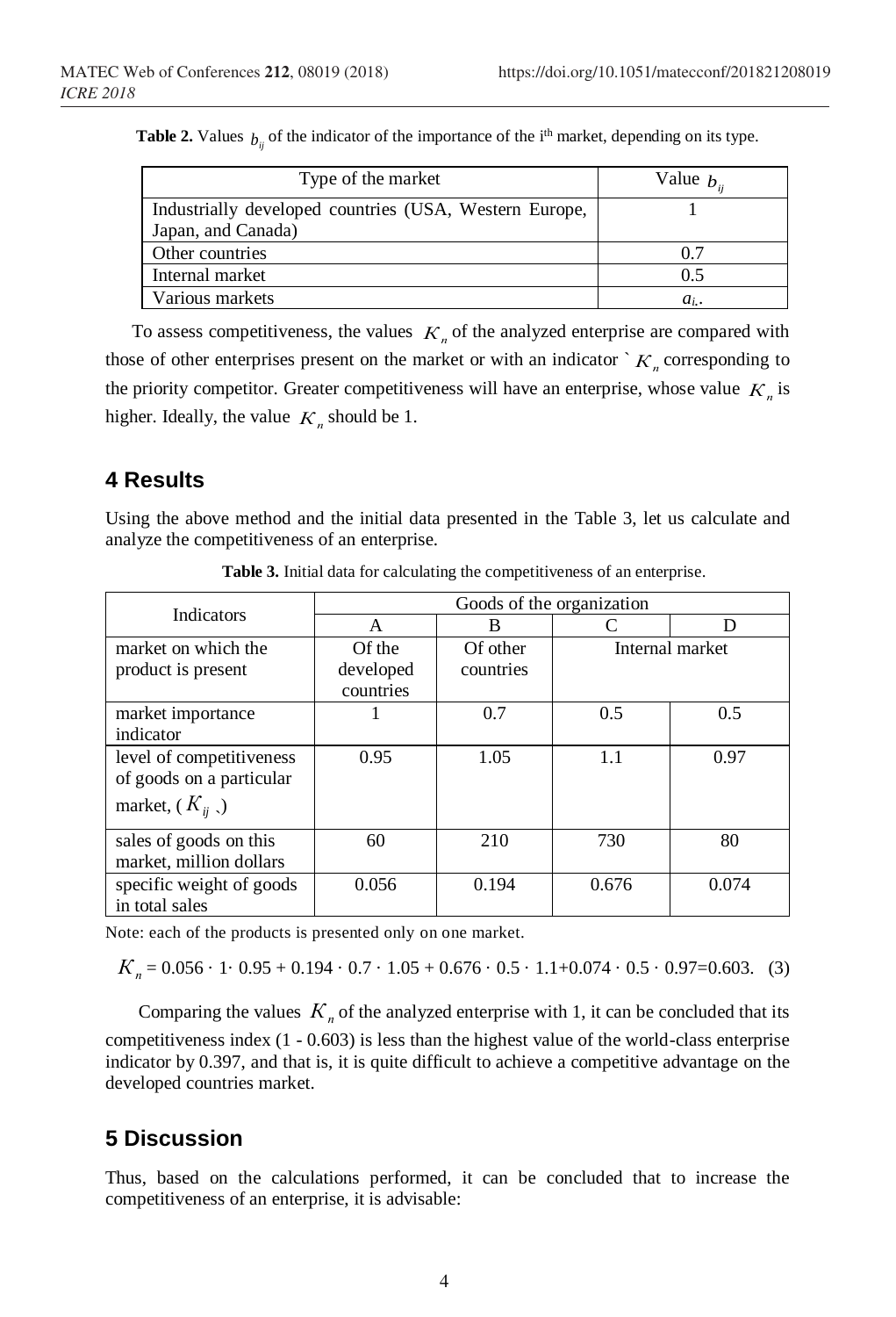1) to increase the volumes of production of goods B and C on the external and internal markets;

2) to increase the competitiveness of goods A in order to increase the sales of goods A on the market of the industrially developed countries, while increasing the share of this product in the structure of sales of the enterprise;

3) to increase the competitiveness of goods D in order to increase sales and gain greater attractiveness among consumers, which will enable them to increase sales;

4) to remove from production unprofitable goods that will improve the quality and other indicators of the rest of goods.

# **5 Conclusion**

To improve the quality of the enterprise competitiveness analysis, certain information on the competitor indices is required, which we propose to classify into particular groups as presented in the Table 4.

| Indicators                                                                                | The values of the indicators for the<br>enterprises of competitors |                |    | Indicators of the<br>organization being<br>analyzed |           |
|-------------------------------------------------------------------------------------------|--------------------------------------------------------------------|----------------|----|-----------------------------------------------------|-----------|
|                                                                                           | K1                                                                 | K <sub>2</sub> | K3 | real                                                | predicted |
| 1. Useful effect of the goods (integral quality indicator), in units of the useful effect |                                                                    |                |    |                                                     |           |
| 2. Total costs for the life cycle of a unit of goods                                      |                                                                    |                |    |                                                     |           |
| 3. The quality of information support and communications                                  |                                                                    |                |    |                                                     |           |
| 4. The specific weight of this product in the sales of the organization                   |                                                                    |                |    |                                                     |           |
| 5. Indicators of the importance of the market on which the product is presented           |                                                                    |                |    |                                                     |           |
| 6. Parameters of the commodity markets                                                    |                                                                    |                |    |                                                     |           |
| 7. The price of the goods, and costs of the goods                                         |                                                                    |                |    |                                                     |           |

**Table 4.** Initial information for assessing the competitiveness of an enterprise.

Thus, the analysis of the competitiveness of an enterprise using the proposed groups of indicators will allow managing the quantitatively evaluated factors of competitive advantages (indicators) used in calculating the generalized index of the competitiveness of the facility, which may be influenced by factors of the internal environment of the manufacturing enterprise, in the most effective way.

In turn, the results of the analysis of the competitiveness of enterprises are not only an urgent task for a particular business entity, investors and creditors, but are also used to formulate economic policies at the level of regions and the state as a whole.

# **References**

- 1. P. Drucker, *Management challenges for the 21st century* (William, Moscow, 2002)
- 2. R. A. Fatkhutdinov, *The Competitiveness of the organization in a crisis: Economics, marketing, management* (Marketing, M.oscow, 2002)
- 3. A. N. Folomiev, E. A. Geiger, *Management of Innovation: Theory and Practice* (RAGS Publishing House, Moscow, 1997)
- 4. C. Freeman, *Technology Policy and Economic Performance* (London, 1987)
- 5. B. A. Lundval, *National innovation system: towards a theory of innovation and interactive learning* (Pinter, London, 1992)